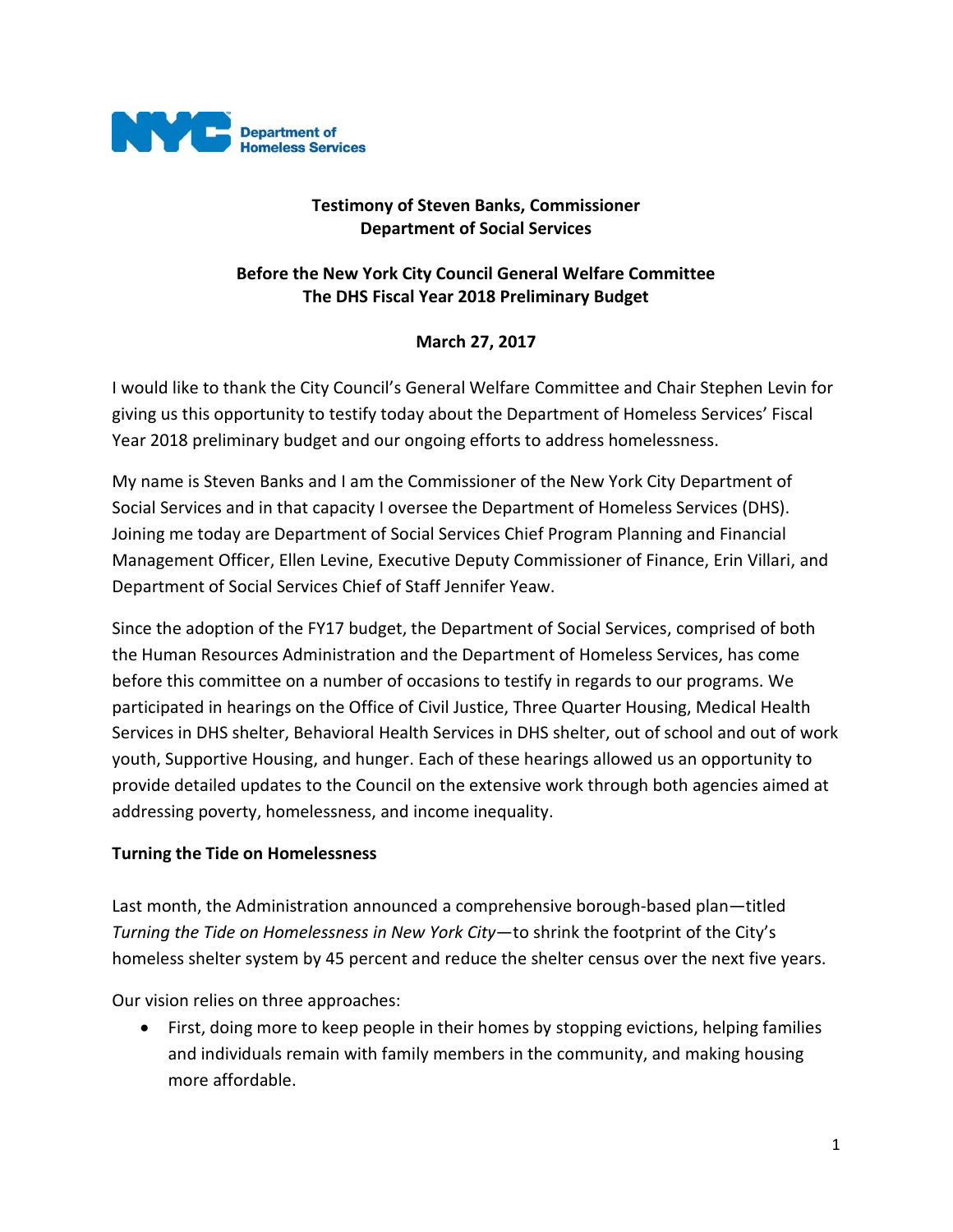- Second, continuing to enhance our HOME-STAT program to bring people in from the streets.
- Third, a reimagined approach to providing shelter that:
	- o Ends use of the 17-year cluster apartment program by the end of 2021 and the decades-old use of commercial hotel facilities by the end of 2023;
	- o Cuts the total number of shelter facilities by almost 45% by getting out of 360 cluster apartment and commercial hotel locations and replacing them with 90 new high quality shelters in all five boroughs; and
	- $\circ$  Provides homeless families and individuals with an opportunity to be in shelter as close as possible to their own communities and the anchors of life – like schools, jobs, health care, houses of worship and family – to help them get back on their feet and out of shelter more quickly.

The homelessness crisis we face is the result of decades of changes in our economy and past choices made in New York City, Albany, and Washington. From 1994 to 2014, the DHS shelter census skyrocketed 115 percent. At the same time, the City lost tens of thousands of affordable or rent-stabilized units. This steady decline in housing affordability, coupled with the decline in real wages that I will touch on later, has driven many working families and individuals into homelessness.

In April 2011, this affordability crisis was made worse when the City and State ended the Advantage rental assistance program, which had offered subsidies for people in shelters if they took part in job training. In less than three years after the end of the program, the shelter population increased by 38 percent – some 14,000 people.

Our efforts to date have stabilized the number of people in our shelters, which are now trending downward and without our initiatives would have reached some 70,000 instead of the 59,281 in shelter this weekend. Even before announcing this new plan we had:

- **Moved ahead of schedule on the largest affordable housing plan ever**—the City's landmark *Housing New York* plan to build or preserve 200,000 affordable apartments;
- **Committed to adding 10,000 affordable apartments for seniors, veterans, and New Yorkers earning less than \$40,000 per household**;
- **Created a new Elder Rental Assistance program**, planned to be funded through the Mansion Tax proposed to Albany, that would help more than 25,000 seniors with monthly rental assistance of up to \$1,300;
- **Stepped in to immediately fill the gap left by the cancelation of the Advantage by creating three new rental assistance programs and reinstating rehousing programs** implementing the Living in Communities (LINC), City Family Eviction Prevention Supplement/Family Exit Plan Supplement (CityFEPS), and the Special Exit and Prevention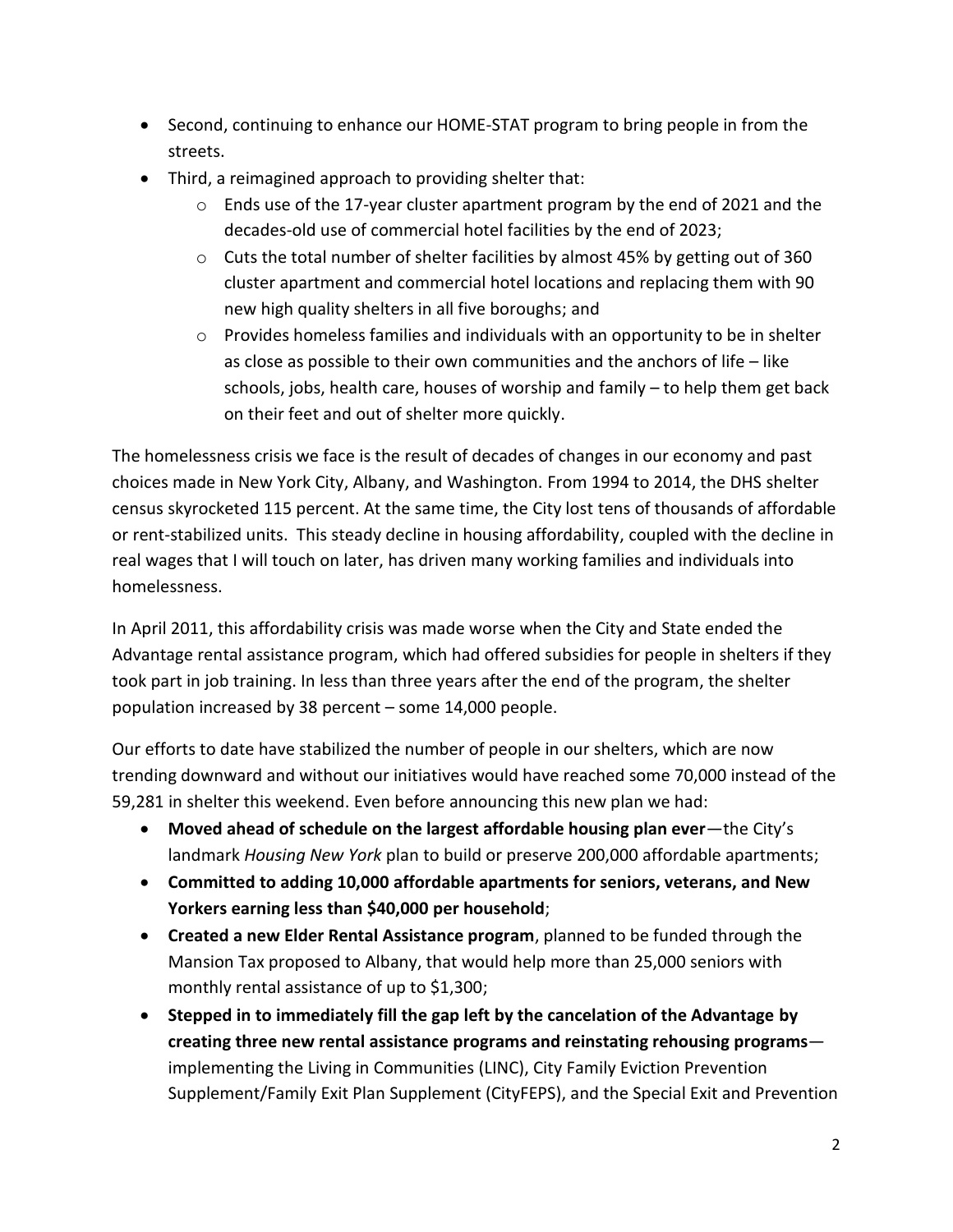Supplement (SEPS) rental assistance programs and restoring Section 8 and New York City Housing Authority priorities—which have helped 51,500 people from the summer of 2014 through December 2016, most of them homeless, secure permanent housing and an additional 4,340 so far in 2017;

- **Provided emergency rental assistance to 161,000 households**, helping rent-burdened New Yorkers at risk of eviction stay in their homes;
- **Launched the largest municipal commitment ever to build and expand supportive housing** by committing to building 15,000 new units in 15 years, with the first 550 units coming online this year;
- **Aggressively expanded free legal assistance for New Yorkers** in danger of illegal eviction by increasing funding for legal services for tenants to \$62 million—a more than tenfold increase. Evictions then dropped by 24 percent and more than 40,000 New Yorkers were able to stay in their homes in 2015 and 2016;
- **Made a commitment to phase in over the next five years the funding necessary to provide universal access to legal services** for all New York City tenants facing eviction in housing court;
- **Implemented 46 systematic and management reforms to streamline how we address homelessness**;
- **Conducted almost 16,000 shelter inspections in 2016—a 84 percent increase from 2015—and fixed more than 14,000 code violations** with help from nonprofit shelter providers thanks to the work of the Shelter Repair Squad, a multi-agency task force. The number of outstanding violations within traditional shelters has dropped 83 percent since January 2016;
- **Gotten out of 647 cluster sites through December 2016**, prioritizing units with the most serious problems and moved toward ending the use of cluster units altogether by reducing the number of cluster units from 3,658 to 3,011 by the end of 2016;
- **Doubled the previous investment in DHS shelter security**, with a total annual security budget of \$217 million for fiscal year 2017;
- **Put the New York City Police Department (NYPD) in charge of security at DHS shelters**, which includes standardizing and professionalizing security, surveillance, staff training and deployment; and
- **Placed 3,153 homeless veterans into permanent housing**.

Our reimagined shelter strategy will now overhaul our shelters to distribute resources and responsibility in a more equitable way across the city and finally begin to reduce the shelter population for the first time in a decade.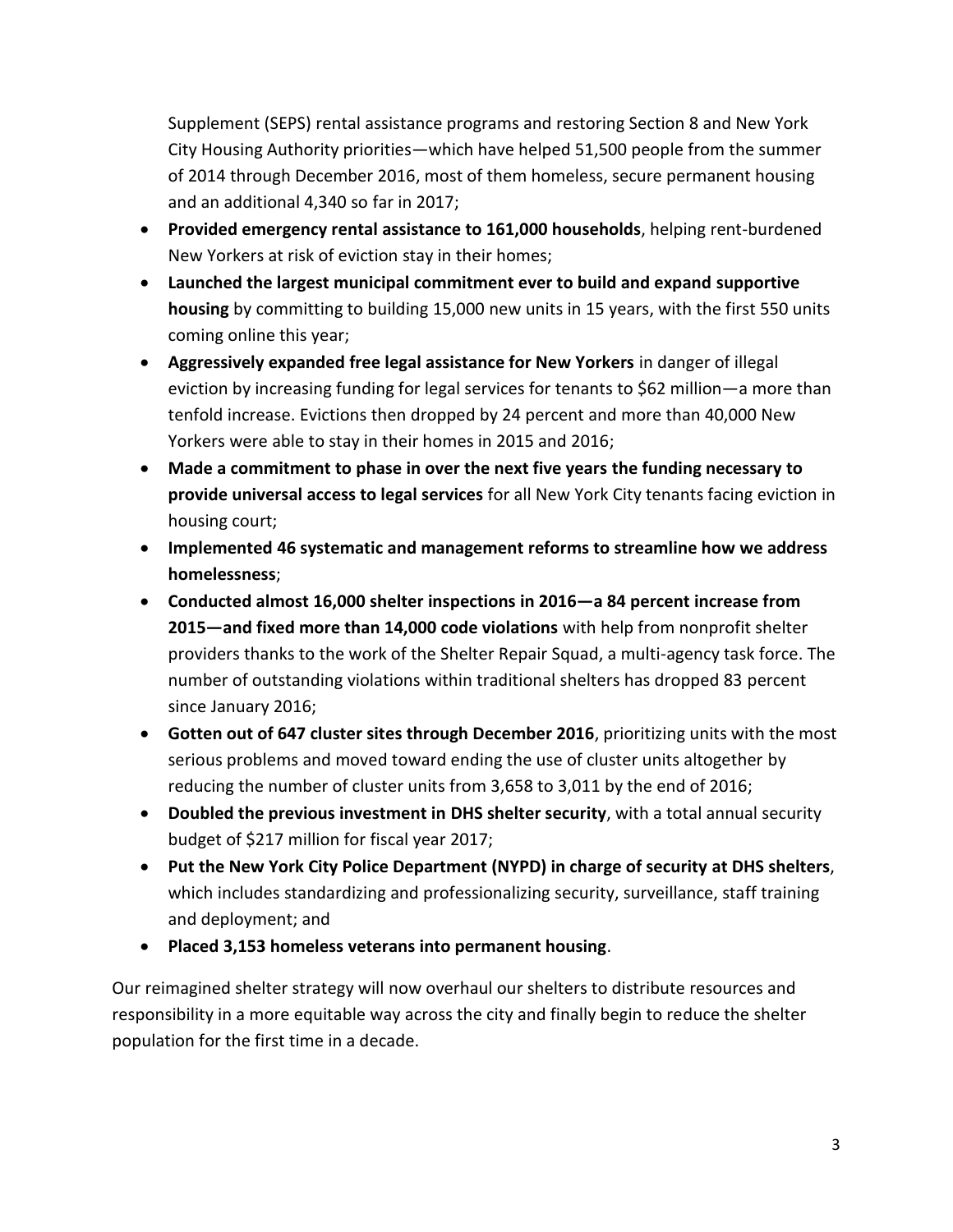To achieve this, we will:

- **Get out of all 360 cluster apartments and commercial hotel facilities and thus shrink the shelter footprint by 45 percent**;
- **Replace these 360 shelter locations with a smaller number of 90 new high quality shelters by opening approximately 18- 20 new shelters annually for the next five years**;
- **Expand shelter capacity in 30 existing shelter sites**, with the renovation of the first sites beginning in 2018 and taking place on a rolling basis over the next seven years;
- **Fund the new shelters to provide a wide range of social services** so that residents have access to social services and mental health counseling when needed as well as education and career training; and
- **Ensure that shelters are well-maintained and secure.**

Our borough-based approach will provide families and individuals the opportunity to be placed near their home communities — keeping them connected to their support systems, including schools, jobs, health care, houses of worship, and family. This borough-based approach will also achieve a more equitable distribution of shelters overtime. And we will site new shelters by providing appropriate notice and seeking community input.

#### **The Rise of Homelessness**

To give you a clearer sense of this plan, I want to talk a little bit more about the rise in homelessness in New York City, particularly over the last two decades. As I mentioned, the average monthly census of DHS shelters increased 115 percent during that time—rising from 23,868 men, women, and children in January 1994, to 31,009 in January 2002, before reaching 51,470 in January 2014.

Had this administration not stopped this trajectory, the DHS shelter census would have likely reached nearly 70,000 in December 2016, rather than the 59,281 this weekend. As the City's new plan attests, this administration has stemmed the tide of homeless shelter census growth in New York City and we are now focused on achieving a sustained reduction in the shelter census.

Nonetheless, while the structural forces driving homelessness in New York City — poverty and a lack of affordable housing — are similar to other urban areas of the U.S., the scale of the problem the City now faces is unique in its intensity and scope.

A few statistics emphasize the severity of the problem. Between 2000 and 2014, the median New York City rent *increased* by 19 percent in real dollars and household income *decreased* by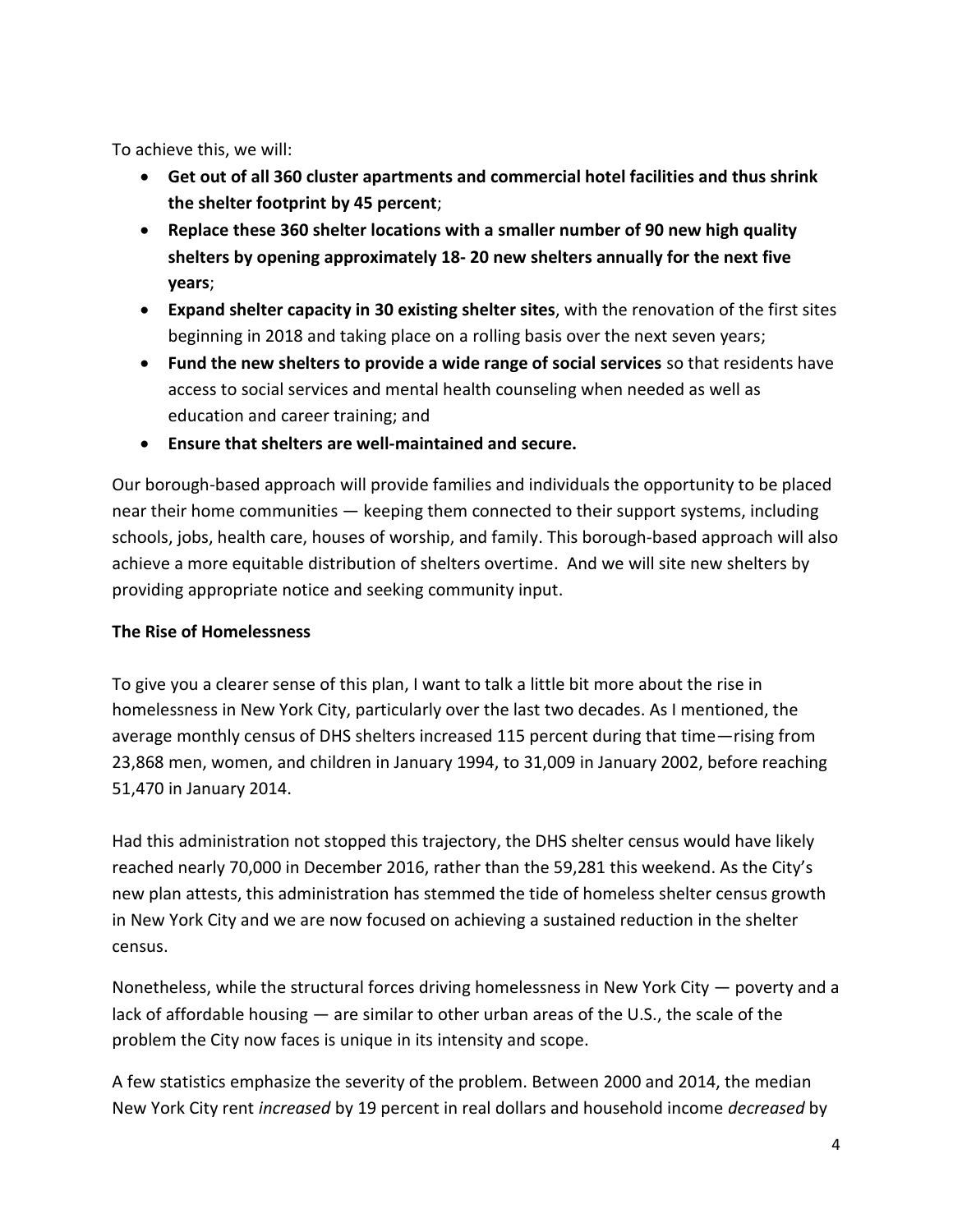6.3 percent in real dollars. Meanwhile, between 1994 and 2012, the city suffered a net loss of about 150,000 rent-stabilized units. Combined, these and other trends mean that by 2015 the city had only half the housing it needs for about three million low-income New Yorkers.

As a result, these New Yorkers end up sacrificing a great deal to stay in their homes and maintain their connections to their communities. Some 360,000 New York City households pay more than 50 percent of their income on rent and utilities. Another 140,000 households pay more than the 30 percent. This means a total of a half a million New York City households are paying an unaffordable amount of their income for housing.

Many people who face these rent burdens cycle in and out of poverty, living just one personal crisis away from homelessness. In fact, an ongoing longitudinal study suggests that nearly half of all New Yorkers lived in poverty at some point between 2012 and 2014 (the three-year period studied).

As a result of these economic factors, 70 percent of the shelter system census now consists of families, and 34 percent of the families with children have an adult who is working.

At the same time, domestic violence is a major driver of homelessness, with some 30 percent of the families with children in the DHS shelter system having a history of domestic violence.

### **Prevention-First Approach**

To address these problems, this administration has taken a prevention-first approach. Not only is preventing homelessness before it occurs critical to meeting the overarching goal of the City's new plan—namely, reducing the number of families and individuals living in shelter—it is also a cost-effective commonsense response to New York's homelessness problem.

As I have mentioned earlier, some of the most important prevention-related enhancements this administration has already made include:

- Making an unprecedented tenfold increased investment in tenant legal services programs for low-income New Yorkers. Evictions are now down 24 percent, allowing a combined total of 40,000 people over the course of 2015 and 2016 to keep their homes;
- Providing a greater amount of emergency rental assistance so that rent-burdened New Yorkers at risk of eviction can stay in their homes. In the first three years of the administration, 161,000 households received this help;
- Expanding the City's nationally recognized Homebase program so that more New Yorkers can maintain housing in their community;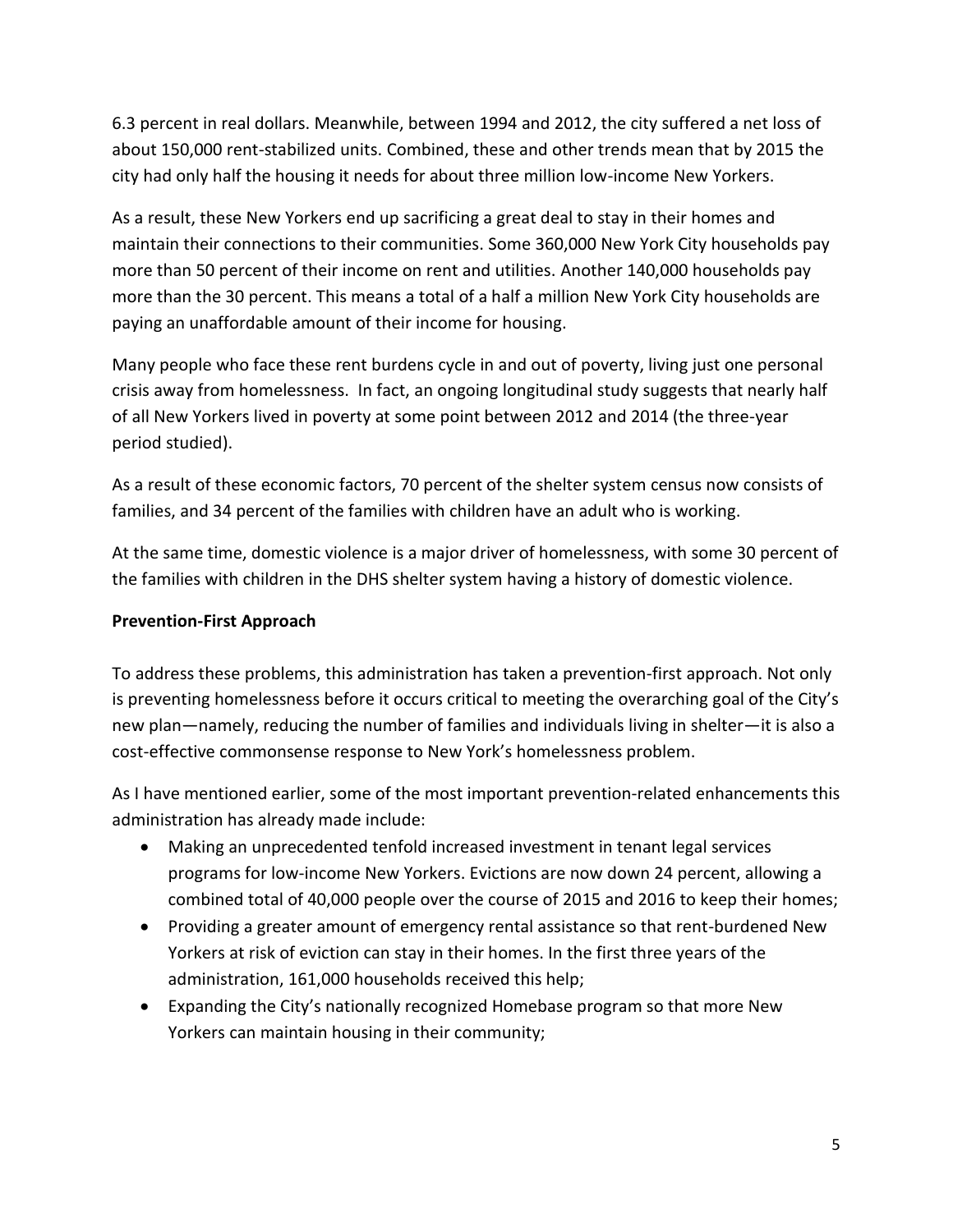- Developing the Tenant Support Unit, which since its launch has reached more than 194,000 New Yorkers through its proactive outreach on critical services to prevent homelessness among renters facing housing-related problems; and
- Creating a new Homelessness Prevention Administration (HPA) within the Human Resources Administration (HRA) that brings homelessness prevention, rental assistance, and early intervention all under one roof to improve program management and effectiveness.

The City's 2017 investments are focused in three areas with a proven track record of keeping New Yorkers in their homes: preventive rental assistance, free legal assistance, and the Homebase program.

The steps we will take to build on our existing preventive rental efforts include:

- Streamlining the City's vital rental assistance programs to improve their effectiveness and efficiency;
- Expanding these programs to include, for the first time, youth living in Department of Youth and Community Development (DYCD) youth shelters at risk of entering DHS shelters;
- Continuing to offer, and look for ways to expand, support to families who house family members with them as an alternative to entering shelter; and
- Strengthening the City's efforts to prosecute landlords who illegally refuse to take rental assistance vouchers.

Regarding legal services to prevent evictions, the City will build on its commitment of \$62 million per year in free legal assistance by phasing in an additional \$93 million over the next five years. These expanded legal services will, when fully ramped up by 2022:

- Provide an extraordinary \$155 million in services to stop unlawful evictions and prevent the displacement of families and individuals—a funding increase of approximately 25 times the amount provided in 2013;
- Serve an estimated 400,000 New Yorkers every year by providing universal access to legal assistance for all tenants facing eviction. Households with incomes below 200 percent of the federal poverty level (roughly \$50,000 for a family of four) will receive full representation, while those earning more will receive legal advice and assistance; and
- Continue to pursue cases in communities around the city where tenants are most at risk of harassment, and disseminate information in these communities about available legal services.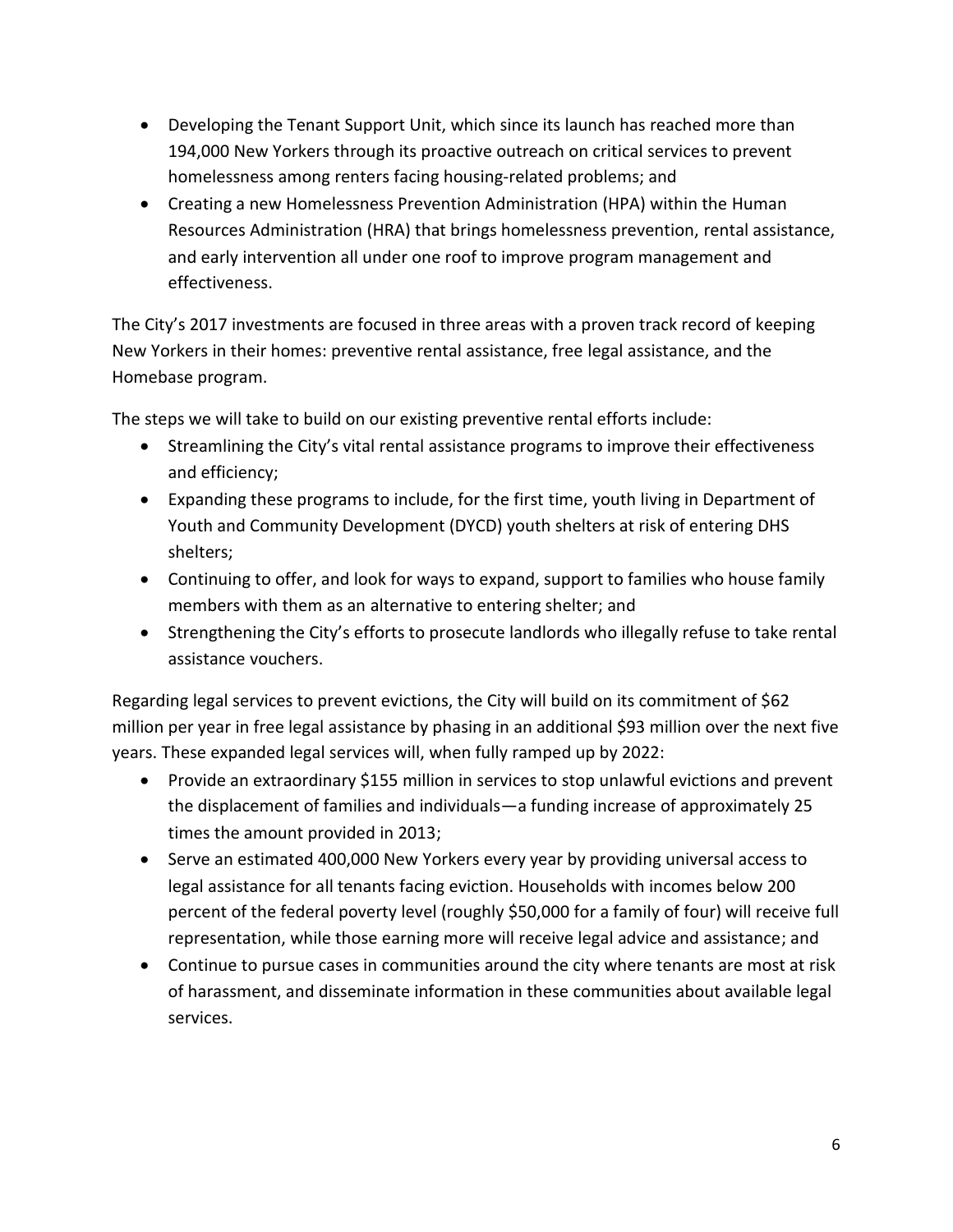### **Unprecedented Commitment to Permanent Housing**

All of these efforts support the City's goal of preventing as many people from entering shelter as possible. Another critical goal of this plan is to make shelter stays as short as possible by providing eligible families and individuals with the assistance they need to return quickly to their communities. Increasing the stock of affordable housing is a key priority, including an unprecedented expansion of supportive housing, which provides onsite social services in addition to subsidized rents. Together, these initiatives have been essential to the City's efforts to begin to bend the shelter census curve downward.

Already this administration has, as part of a comprehensive set of initiatives to make housing affordable:

- Launched rental assistance programs and reinstated Section 8 and NYCHA priorities that—along with other housing programs — helped more than 51,500 New Yorkers move out of shelter or avoid homelessness from the summer of 2014 through December 2016 and an additional 4,340 so far this year;
- Ended chronic veteran homelessness, as certified by HUD, in December 2015;
- Financed the new construction and preservation of 1,166 affordable apartments for a growing senior population, through new programs, including the Senior Affordable Rental Apartments (SARA) program;
- Financed more apartments for the very lowest income families through the new Extremely Low and Low-Income Affordability (ELLA) program. Approximately 4,200 homes for extremely low-income families were financed last year, bringing the threeyear total to 8,877;
- Implemented the strongest Mandatory Inclusionary Housing (MIH) program in the nation. To date, 4,500 housing units have been approved under MIH, 1,500 of which will be permanently affordable;
- Financed stable housing for formerly homeless New Yorkers. A coordinated, multiagency strategy *under Housing New York* to help address homelessness and return families to stable housing has allowed the City to finance 2,729 apartments for formerly homeless households and 2,431 supportive housing units; and
- Introduced new affordable housing lottery rules to make it simpler and fairer to apply.

As we continue to move our housing efforts forward, the City will focus on:

 Streamlining its existing rental assistance programs to improve their effectiveness and efficiency. The City will continue to support people who house family members so they can avoid going into shelter. We will also work closely with landlords to help them understand how they can benefit from accepting rental assistance vouchers as well as their legal obligations to do so;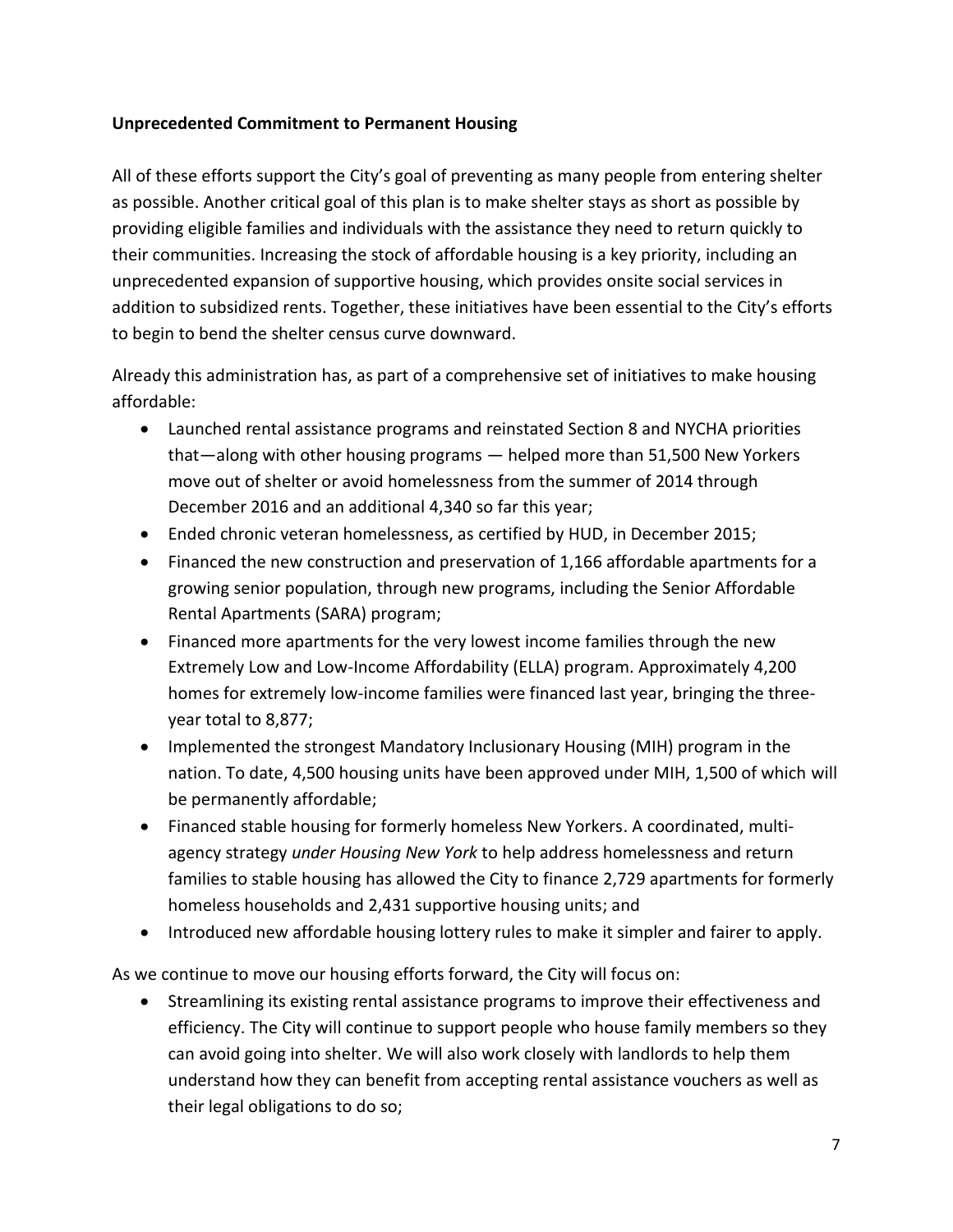- Realize the full benefits of the Mayor's landmark plan to fund 15,000 additional supportive housing units over the next 15 years, specifically by implementing the recommendations of the Mayor's Supportive Housing Task Force and bringing the first 550 units online in 2017;
- Staying on track to provide 200,000 affordable units, having already financed more of them in 2016 than in any year in the past 25 years. In 2017, the City also announced two major initiatives to help seniors, veterans, and low-income families afford rent in New York City. The first will increase by 10,000 the number of apartments in *Housing New York* serving households earning less than \$40,000. Five thousand of these will be dedicated to seniors and 500 for veterans. The second is a new Elder Rent Assistance program to be funded by the City's proposed Mansion Tax; and
- Taking additional approaches that will allow us to achieve this goal. The City will continue to prioritize a targeted number of homeless households in New York City Housing Authority (NYCHA) public housing, expand community support services for households transitioning from shelter to permanent housing, and leverage publicprivate partnerships to create innovative programs to further assist New Yorkers who are homeless. All these initiatives will help the City reduce the number of homeless New Yorkers.

## **Addressing Street Homelessness**

I would now like to speak to the issue of street homelessness. The City is addressing this through a comprehensive program to provide immediate and long-term services to the approximately 2,800 New Yorkers who are living on the city's streets. Having proved the effectiveness of these programs by helping 690 individuals come off and stay off the street in 2016, the City is committed to continuing and expanding these initiatives in 2017.

Before I describe in more detail the work we have already done and what we plan to do in the future, I want to first recognize that, as the City succeeds in moving more people off the street, additional people will come into shelters. To address this, the City will continue to move forward with Mayor de Blasio's plan to provide 15,000 additional units of supportive housing over the next 15 years, since for many individuals who were formerly street homeless, supportive housing represents the most sustainable path to a stable life in their communities.

The City's accomplishments provide the foundation for further progress in the fight against street homelessness. Already the City has:

 Created and implemented HOME-STAT, the most comprehensive street homeless outreach effort in any U.S. city;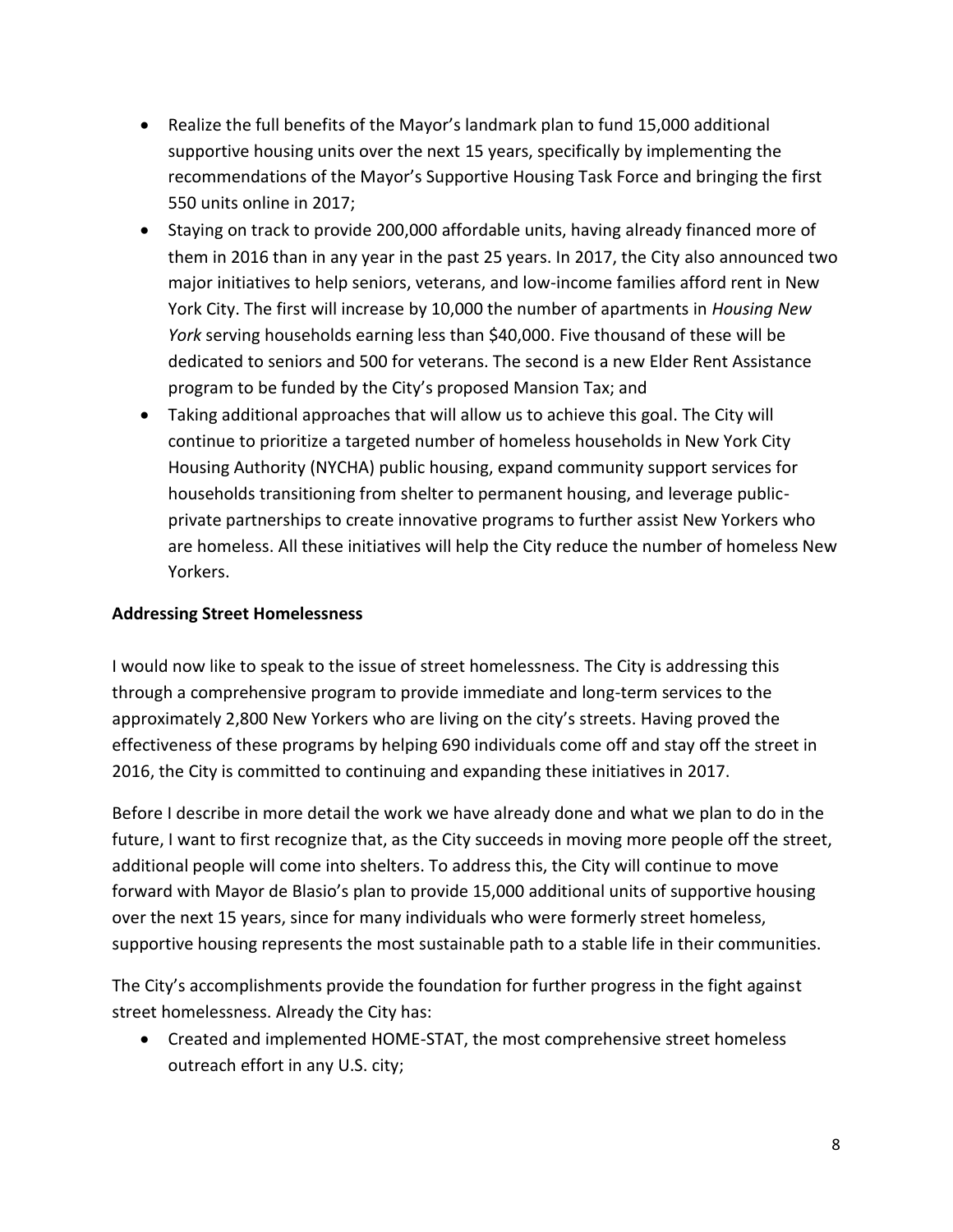- Worked every day to identify every individual living on the street and add them to the City's comprehensive by-name list so they can receive coordinated care;
- Doubled the number of outreach workers—from 191 to 387—who assist street homeless men and women;
- Increased the tools and resources to help the outreach workers do their job;
- Strengthened coordination among agencies to ensure that each individual receives the services he or she needs; and, as I have mentioned previously,
- Ended chronic veterans' homelessness—an outcome that required finding homes for many street homeless veterans.

Throughout 2017 the City will continue to bring more people off the street by:

- Identifying New Yorkers living on the street through canvassing and quarterly counts so outreach workers can find them and offer services;
- Adding those identified to the citywide by-name list, which helps the City and outreach workers share information about each client across multiple agencies and service providers; this, in turn, ensures that each client is approached appropriately and offered the services most likely to help that individual move off the streets;
- Expanding new partnerships with libraries and hospitals to reach street homeless individuals who spend time at those locations;
- Building on the success of the expanded NYPD Crisis Outreach and Support Unit (formerly knowns as the Homeless Outreach Unit), which focuses on assisting homeless individuals both directly and in partnership with outreach workers and other City agencies;
- Using the increased number of street outreach workers to serve more street homeless individuals;
- Providing more of the resources outreach workers need to succeed, including transitional programs that are more effective for many street homeless individuals who are resistant to going into homeless shelters—specifically, opening more Safe Havens, drop-in and respite centers, and beds in houses of worship;
- Strengthening the case conference process, which brings street homeless providers and City agencies together to develop solutions for individuals who share similar hurdles;
- And implementing StreetSmart—one of the first products to leverage the first-ever citywide confidential data-sharing framework—to provide street outreach workers with critical information on clients, thereby making it easier for them to provide services and to report on their work.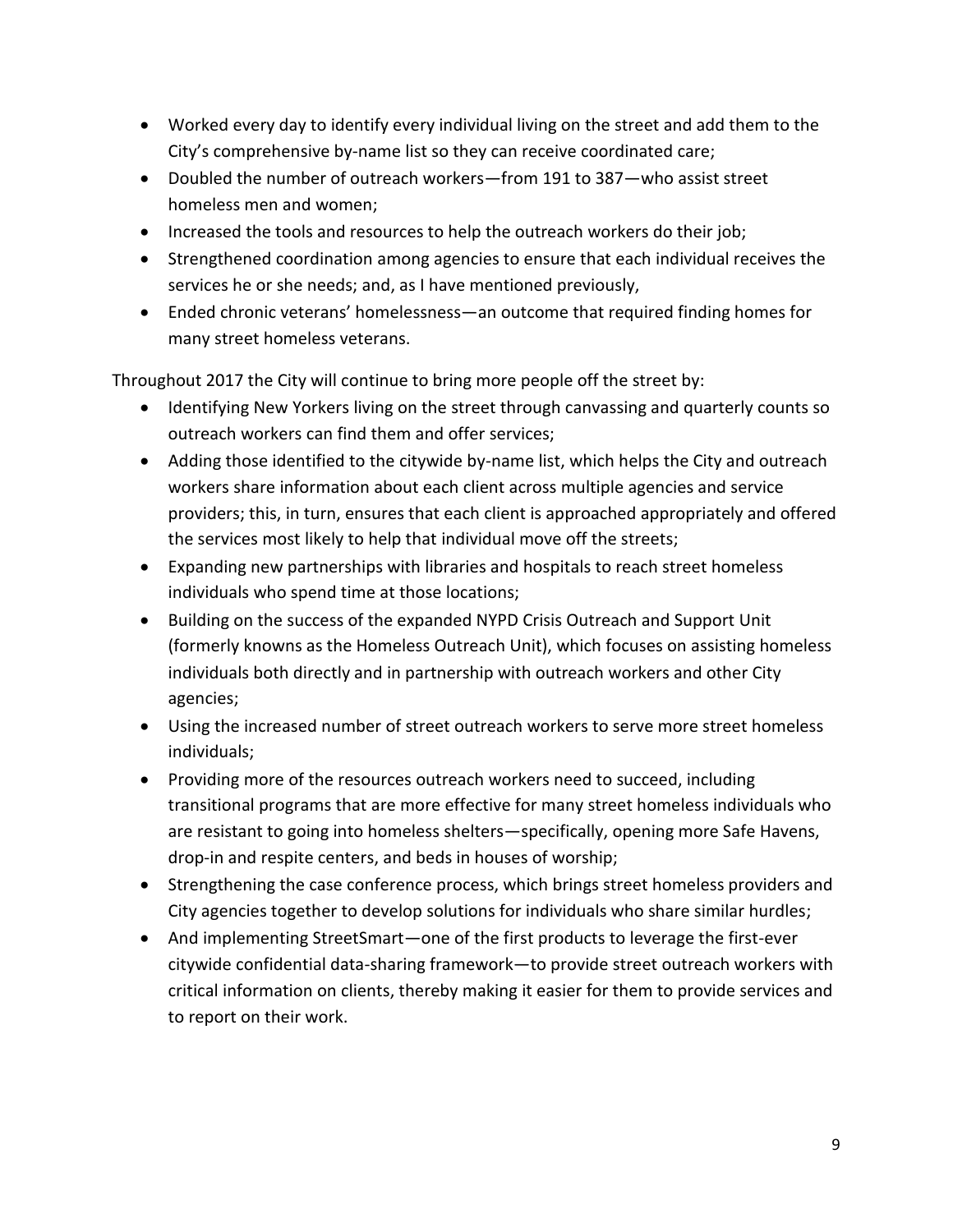To provide some context, the next slide addresses the per capita rate of the unsheltered homeless population in major U.S. cities. Of the top eight cities, based on population, as well as Washington, D.C. and Boston, New York City ranks eighth out of these ten cities.

#### **Borough-Based Shelter Approach**

When we move someone from the street and into shelter or when, despite our best efforts at prevention, families and individuals lose their homes and unavoidably end up staying in a homeless shelter, it is the City's goal to provide shelter in a way that enables homeless New Yorkers to stabilize their lives and move back into their community as soon as possible. The City's new plan offers a reimagined shelter strategy that will transform the City's approach to shelter and thereby better serve homeless New Yorkers — and with them, all New Yorkers.

This overhaul of how and where the City shelters homeless New Yorkers will help families and individuals continue to live near the communities they called home, in a clean and safe environment, while receiving the assistance they need to get back on their feet. The plan will allow the City to get out of 360 cluster apartment sites and commercial hotels, replace them with about 90 high-quality shelters, and upgrade existing shelters. When opening a new shelter is required to meet these goals, the City will use a new process for notifying neighborhoods about plans to open new shelters.

Before going into detail about aspects of this plan, I want to acknowledge that for decades the City's shelter portfolio has included a number of excellent, high-quality shelters run by responsible and outstanding social service providers. However, over the past 20 years, the City's approach to sheltering New Yorkers has made it challenging to provide families and individuals with quality shelter that is clean and safe, has onsite social services, and—when appropriate — is located in their community, close to schools, employment, health care, or houses of worship. These are exactly the kinds of social supports that can help families and individuals stabilize their lives after losing their homes, which can in turn help them move out of shelter more quickly.

Since taking office, this administration has, as I noted earlier, made significant improvements to City-funded shelters to remedy a number of factors that have, over many years, contributed to the poor condition of shelters. Some of the most important improvements include:

• Increasing shelter security. In 2016, the NYPD conducted a comprehensive review of security at homeless shelters. That review resulted in the announcement earlier this year that the NYPD will work directly with me to manage security at DHS shelters. This will include the standardizing and professionalizing of systems such as access control and surveillance, as well as staff training and deployment. DHS has also completely revamped and strengthened its existing reporting system for identifying and alerting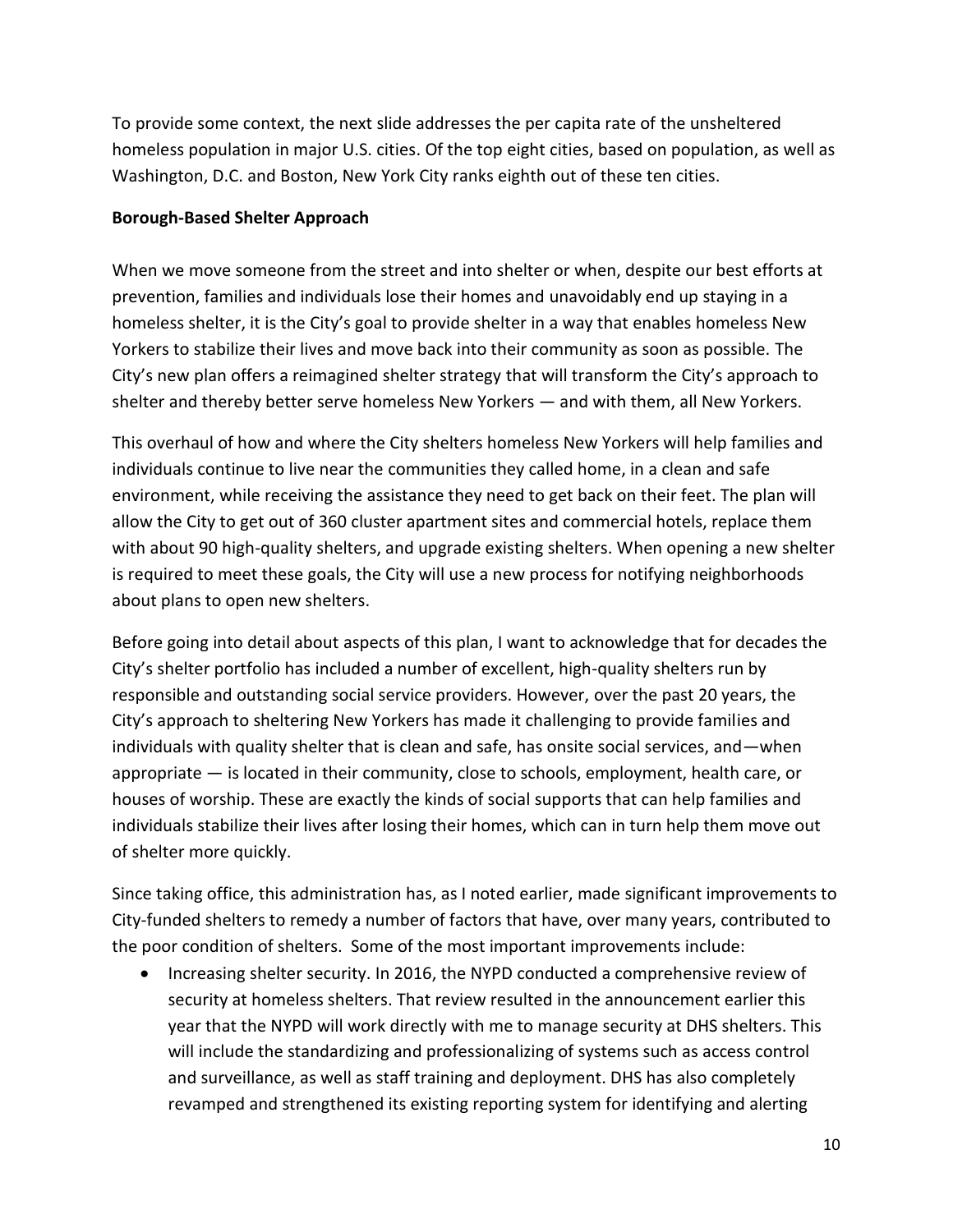DHS managers and the NYPD management team about security incidents in shelters. In addition, when the City needs to open a new shelter, the new site will have a security assessment completed by the NYPD and, when appropriate and necessary, will include community engagement staff to troubleshoot any problems as they arise;

- Improving shelter conditions. In 2015, this Administration created the Shelter Repair Squad, a multi-agency task force to inspect shelter buildings and repair building code violations. The work of the repair squad was expanded in January 2016, and the administration launched the Shelter Repair Scorecard to track the repair squad's progress and publicly report on the conditions of DHS homeless shelters. In 2016, the City and nonprofit shelter providers cleared nearly 15,000 violations in non-cluster shelters. City agencies also conducted nearly 16,000 inspections—an 84 percent increase from 2015. The number of outstanding violations in traditional shelters dropped by 83 percent in 2016;
- Using legal action to force shelter repairs. In May 2016, the City announced that it would use legal action to force the owners of seven cluster unit buildings with 726 building code violations to make repairs and fulfill their obligations as landlords;
- Getting out of more than 600 cluster apartment units. In 2016, this Administration announced that the City would end the use of cluster apartments and commercial hotels to shelter homeless New Yorkers. The City has prioritized ending the use of units with the most serious health or safety problems, removing 647 units from the DHS shelter portfolio;
- Announcing actions to increase provider oversight. In April 2016, the City announced that it would bring all shelter providers under contract and rationalize payment rates for shelter providers. Bringing shelter providers under contract will end the practice of paying landlords on a per diem basis and will give DHS more oversight mechanisms to ensure that all providers are meeting critical safety and service requirements. The City has also begun evaluating shelter provider payments to ensure that they are sufficient to fund maintenance and repairs, programs and services, and critical capital needs;
- Significantly increasing funding for homeless students. In 2016, the City announced nearly \$30 million in funding for new Department of Education (DOE) programs to support students living in shelter. Dozens of studies have documented the negative effects of homelessness on children's education, including lower rates of academic achievement and higher dropout rates;
- Expanding mental health services for families. As part of the mental health initiative *ThriveNYC*, DHS is adding masters-level social workers, known as Client Care Coordinators, to all contracted shelters for families with children. Client Care Coordinators will work with each family to improve access to mental health treatment to help cope with the stress of living in shelter;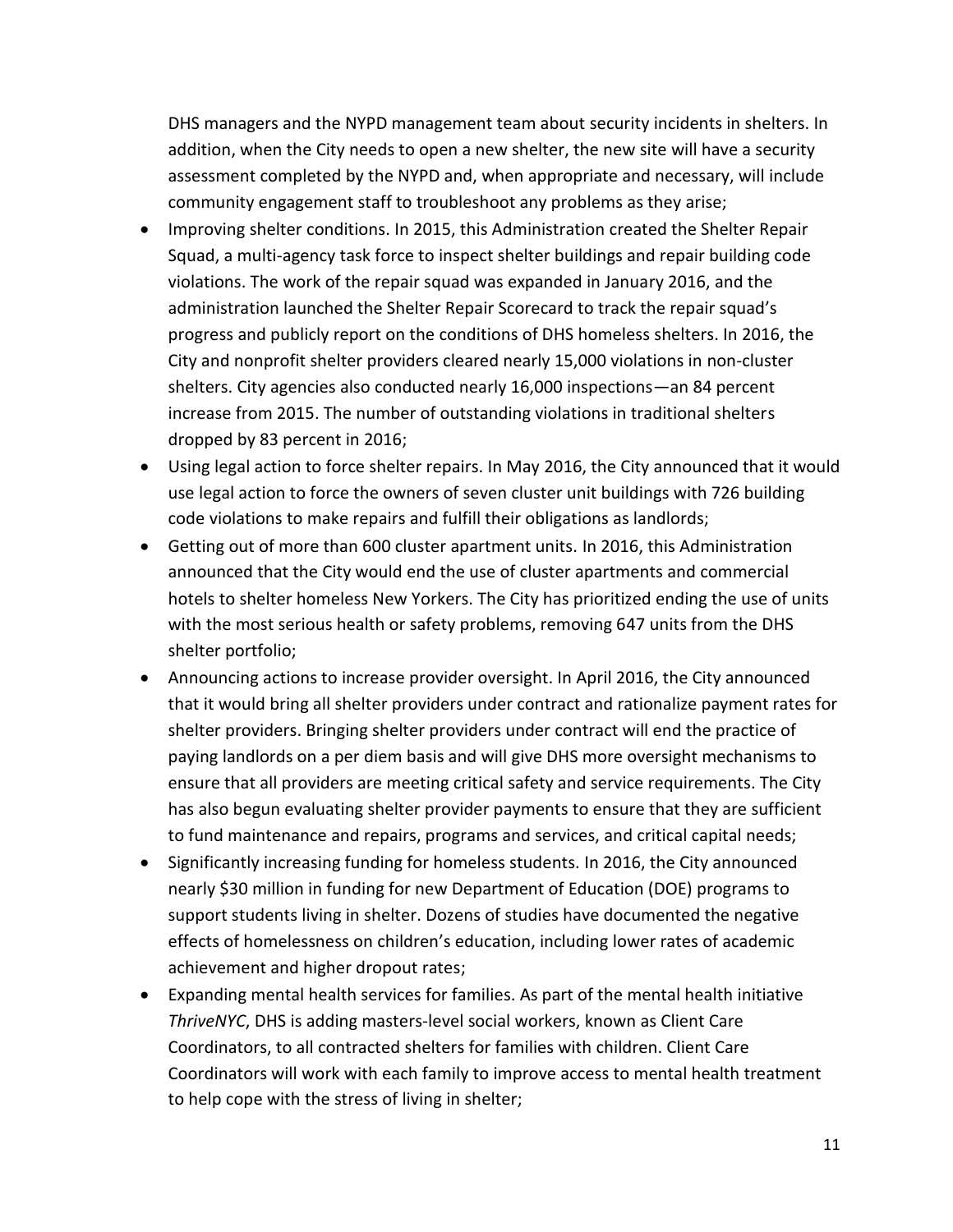- Increasing employment training for shelter residents. The Shelter Exit Transition (SET) and Job Training Program (JTP) promote full-time employment and job training for targeted shelter residents receiving cash assistance. Both programs have been expanded; and
- Enhancing daytime programs: As part of the 90-day review of homeless services, DHS ended the requirement that residents leave shelter during the day and has implemented new job training, recreation, and other support programs.

Building on these accomplishments, the City's new approach to shelter:

- Will be borough-based, so that homeless New Yorkers can, when appropriate, be sheltered in their boroughs near their schools, workplaces, medical care, and other community supports — at a time when they need that familiarity and stability the most. Over time, this will more equitably distribute shelters citywide. Achieving this aim will take time; the City will phase in this approach over the next five years as new shelters are opened;
- Will get the City out of 360 cluster apartment sites and commercial hotel facilities and replace them with approximately 90 new shelters—thus reducing by nearly 45 percent the number of locations where homeless New Yorkers are temporarily sheltered. Hotel rooms are more expensive to rent than the cost of traditional shelter; cluster apartments have been cited for poor conditions. The move away from commercial hotels and cluster apartments and to actual shelters will also allow DHS to shrink its footprint by nearly 45 percent, making it easier for the agency to meet the social service needs of families and single adults; and
- Will, when necessary, open 90 new high-quality shelters and renovate about 30 existing shelters to add capacity in line with the goals of this plan. The City aims to develop at least five purpose-built shelter projects annually for the next five years—yielding at least 25 new sites. Relying on purpose-built, nonprofit-owned shelters will help ensure that shelters are safe and optimally designed to serve clients, make efficient use of City resources, and provide capacity to meet the needs of clients with disabilities. As part of its new approach to communities, the City will make community space in shelters available not only to shelter clients but also to the surrounding neighborhood and combine both shelter and permanent housing in the same projects.

This new approach to providing shelter will help families and individuals achieve stability and move out of shelter and advance the goal of reducing the shelter census. It will take time to achieve these goals, but they can be achieved. Already the first five shelters have been announced and two are already opened.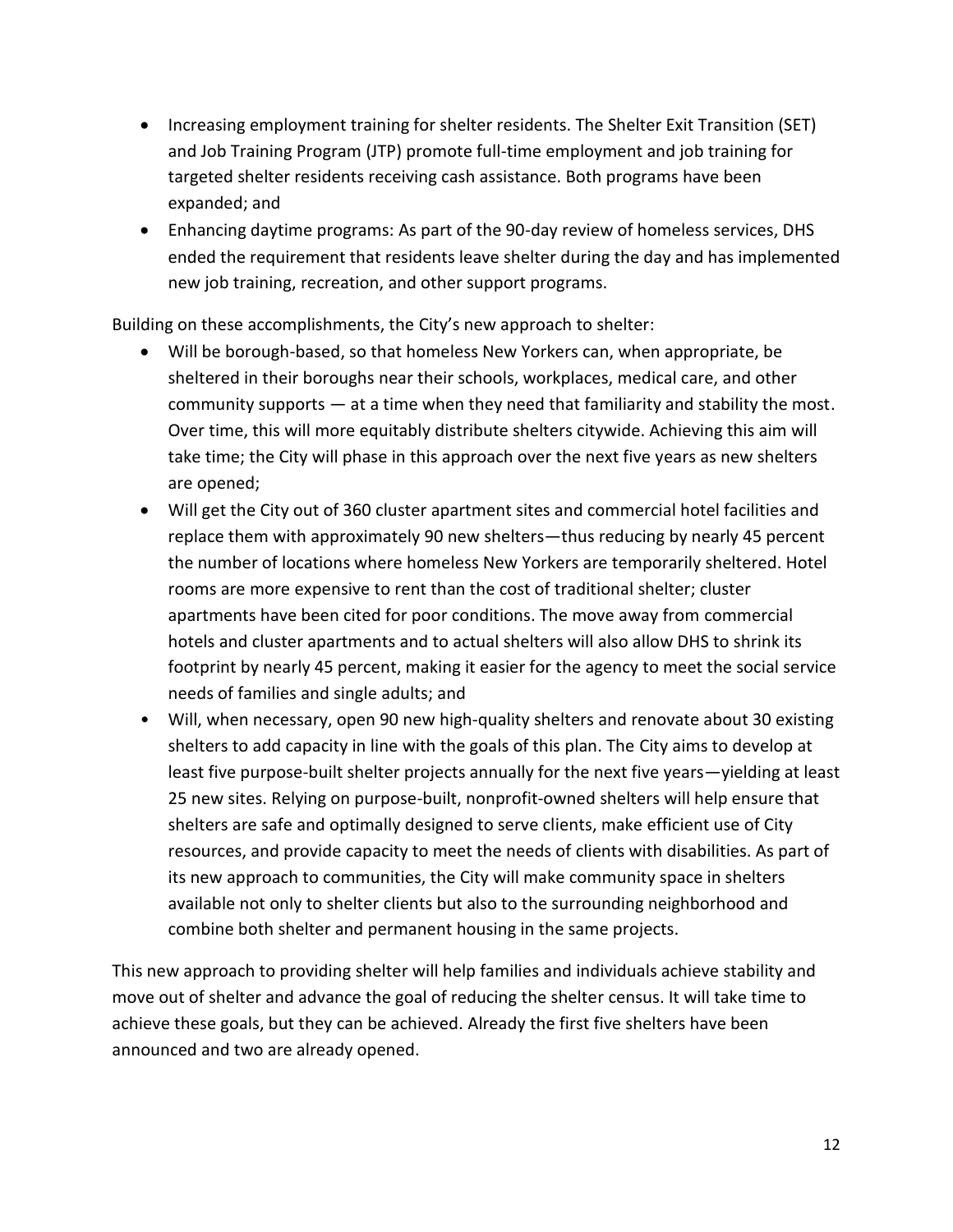## **Engaging Communities and Focusing on Public Awareness**

This brings me to the topic of community engagement and public notification. But before I explain this part of the plan, I want to first note something we all know: New Yorkers have great compassion for people in need. In fact, a November 2016 Quinnipiac poll found that 77 percent of people surveyed believe that homelessness is mostly caused by factors outside of an individual's control.

As the City moves forward with this new plan, we are entering into a new compact with communities across New York City. To formalize this, the City is reforming the process for notifying community leaders of plans to open a new shelter. The City is committing to meaningful community engagement, a clear shelter opening notification framework, and over time a borough-based approach that more equitably distributes shelters across all communities citywide. DHS is also launching an initiative to inform New Yorkers of the resources available to address homelessness in their communities.

As part of this plan, the City will do its part:

- DHS will notify communities at least 30 days in advance of when a shelter needs to be opened and take into account reasonable neighborhood needs and community concerns.
- DHS will form community advisory boards for each shelter to ensure open dialogue around shelter issues directly after new sites open.
- The NYPD management team is already helping manage safety in homeless shelters and will continue to work with local precincts to ensure safety for both shelter residents and the community.
- The City will also continue its plan to provide more affordable and supportive housing, both of which are critical to achieving the fundamental goal of reducing homelessness.

### **Overview of the NYC Department of Homeless Services (DHS)**

As of this weekend, in the DHS system, there are 59,281 individuals, including:

- 12,647 Families with Children, and within these families, 22, 754 children
- 2,498 Adult Families; and
- 13,900 Single Adults.

To provide prevention, outreach, shelter and rehousing services, the Department of Homeless Services has a 2,367 budgeted headcount in FY17 as of the January Plan, paid for with a combination of City, State, and federal funds. From the FY17 Adopted budget to the FY18 January plan, the current FY17 DHS agency headcount increased by 131. The increase in headcount is related to the addition of 61 shelter intake positions, 5 positions to conduct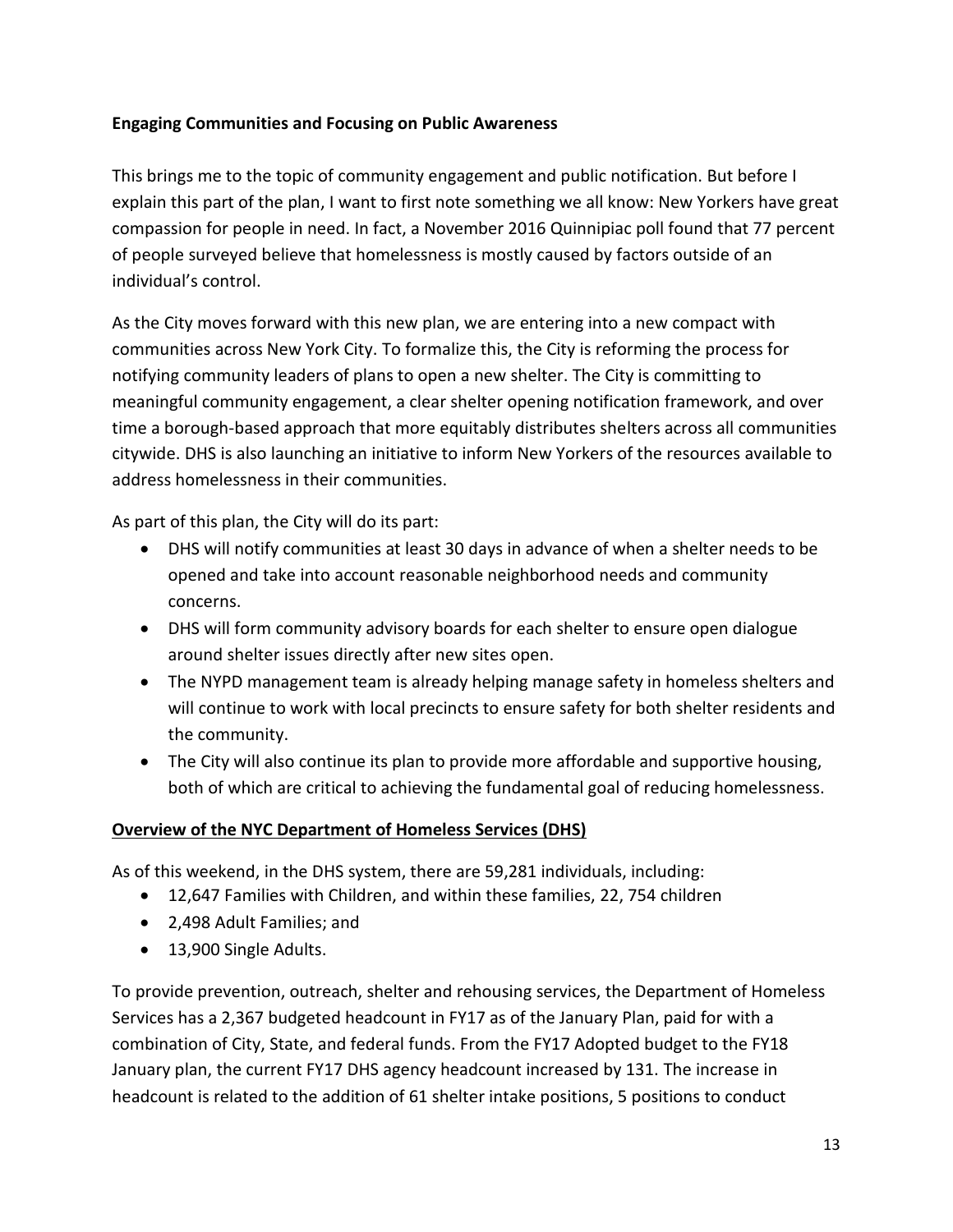inspections of shelter capacity, 4 positons to work with homeless veterans to help transition them to permanent housing, and 61 grant funded positions that are added to the budget at the beginning of each fiscal year.

DHS staff members are dedicated public servants who want to help New Yorkers in need. This diverse workforce is comprised of 41% women and 59% men, and is 64% Black, 17% Hispanic, 13% White and 6% Asian. This unionized workforce includes members of 18 different unions.

## **DHS Budget Overview:**

DHS' Fiscal Year 2018 operating budget is \$1.43 billion, of which \$772 million are City funds.

This \$1.43 billion budget allocates \$786 million to services for families, \$457 million to services for single adults, \$33 million for supportive administration services, and \$155 million to agencywide personnel services, including staff for directly operated shelters and intake for homeless families and adults.

We continue to evaluate the impacts of our expanded prevention efforts, including rental assistance and increased tenant legal services, on the census, and will revisit the forecast and funding levels as we do throughout the year.

## **January Plan Changes**

The January Plan includes new funding of \$140.5 million (\$71 million tax levy) in FY17, and \$256 million (\$123 million tax levy) in FY18 for shelter capacity. This brings the total shelter operations budget to \$1.3 billion (\$694 million tax levy) in FY17, and \$1.1 billion (\$569 million tax levy) in FY18 and the out years.

The FY17 re-estimate funds the agency's shelter obligations for this year at the current census. The FY18 and out amount in this Plan reflects what was added to the current year's budget through the course of this year (\$105 million total funds and \$52 million City tax levy in the November Plan, and \$140.5 million total funds and \$71 million City tax levy in the current plan).

New funding for non-capacity costs is allocated at \$20 million for 78 peace officers and supervisors to maintain shelter security and related services at current levels and reach staffing of 940. The total DHS budget in FY17 and out for security operations is \$217 million including the additional \$20 million in this plan.

The total security headcount in FY17 is 3,619 increasing to 3,697 in the January Plan. These positions include DHS Peace Officers, FJC contracted security and provider security.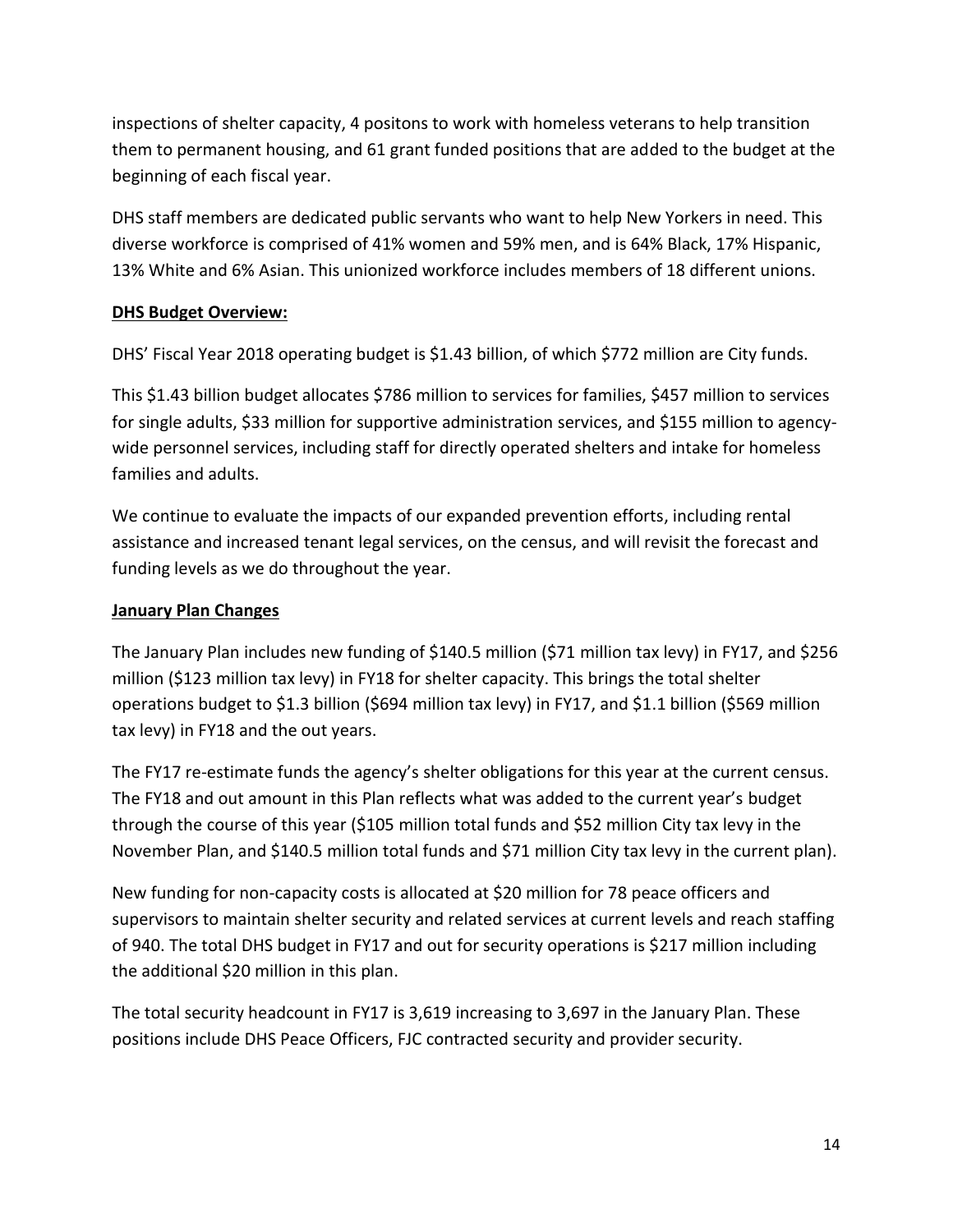An addition of **\$5.1 million** in order to replace federal HUD Continuum of Care funding for shelter and safe haven programs that experienced reductions in federal grants due to a change in Housing and Urban Development (HUD) priorities.

A **\$3.7 million** addition to fund **61 positions** for adult family and families with children intake operations:

- o 20 HC Adult Family Intake Center positions;
- o 12 HC PATH Social Workers;
- o 19 HC PATH intake and
- $\circ$  10 HC PATH child care workers.

Finally, an addition of **\$300,000** to hire 5 hotel inspectors in the Capacity and Planning Division, and \$320,000 was added for 4 staff in the Adults Veterans Services Unit.

## **January Plan Savings**

**\$2.7 million** achieved by insourcing Facilities Consultants and converting these positions from consultants to full time headcount. And DHS will hire up to budgeted levels of Skilled Trades workers to reduce overtime costs by over 30 percent.

## **January Capital Plan**

The DHS January Capital Plan for the four-year period of Fiscal Year 2017 through Fiscal Year 2020 is currently \$263 million. This amount is comprised of:

- $\bullet$  \$135 million for capital projects for single adults;
- \$83 million for capital projects for homeless families;
- \$35 million for administrative supportive services;
- \$10 million is designated for City Council-funded projects.

The number of outstanding violations in purpose-built shelters has fallen from 12,347 violations at the beginning of 2016 to just over 2,000 violations today. Over \$200 million in the City's Capital budget is allocated to remedy more than 400 of the violations that are in City-owned buildings. Of the remainder, over 50 percent are in the process of being funded already or are in the process of being awarded funding through the DHS expense budget. The balance is being addressed by City agencies and shelter providers.

# **Budget Detail**

As of the FY17 Adopted Plan, the total headcount for DHS was 2,236 with a budget of \$1.3 billion (\$749 million CTL). As of the FY18 January Plan, there is an increase to the headcount of 157 positions and \$137 million (\$23 million CTL).